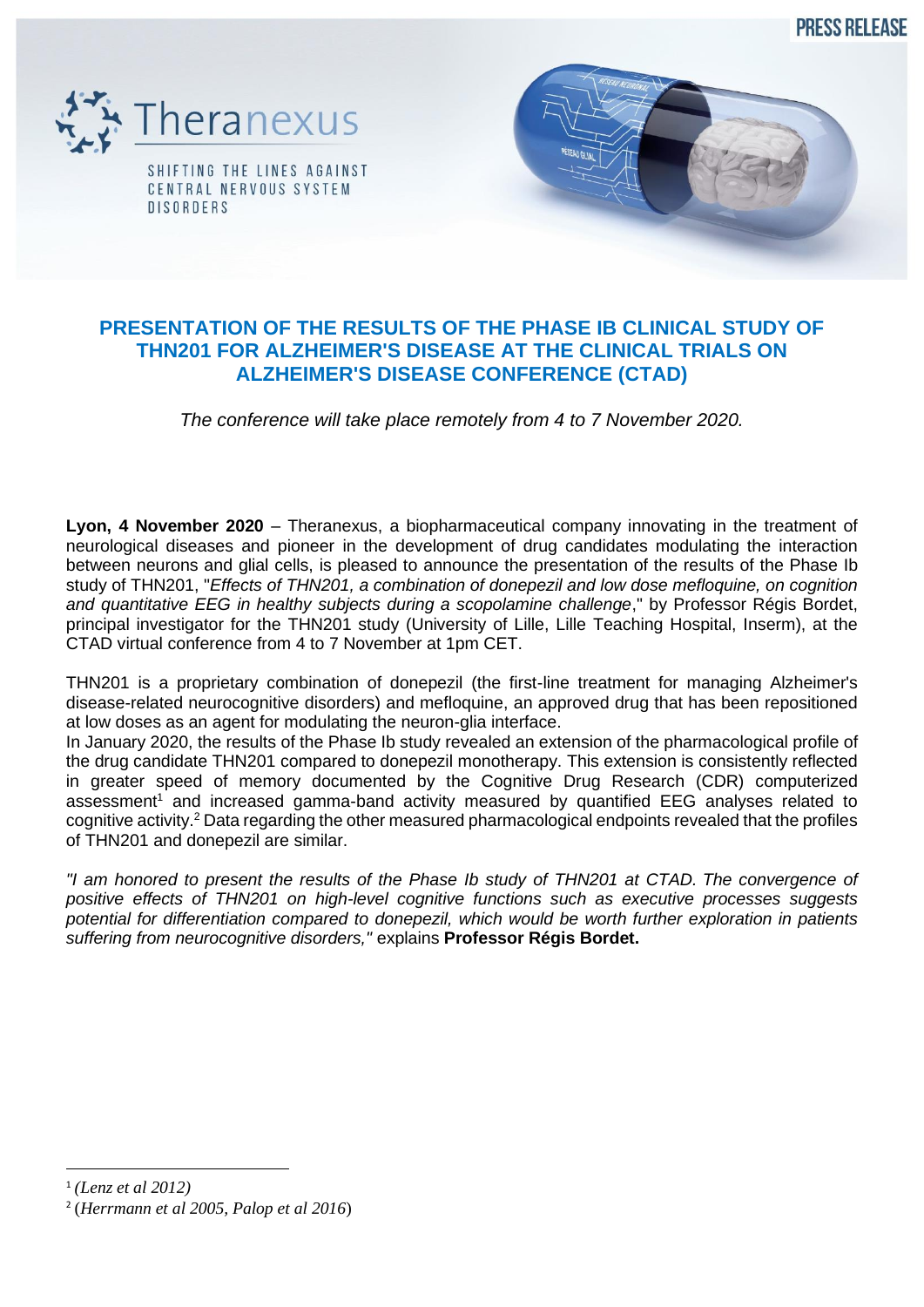

## **About the Phase Ib trial of THN 201 in Alzheimer's disease-related cognitive disorders**

This multicenter study was conducted at 10 sites in Europe (ClinicalTrials.gov: NCT03698695). It included 152 healthy subjects. A total of 147 subjects completed the trial which was conducted as a double-blind, randomized, three parallel-group study (THN201, donepezil alone or placebo). Subjects were randomized to one of two treatment arms (or the placebo arm) and treated for 15 days. On day 1, participants received a 50 mg intial oral dose of mefloquine in the THN201 group or a corresponding placebo in the placebo and donepezil groups. THN201 repeated-dose treatments – mefloquine (10 mg) and donepezil (5 mg) or donepezil (5 mg) and placebo mefloquine, or placebo donepezil and placebo mefloquine – were administered orally once daily in the morning from D-1 to D-15. The tolerance and pharmacokinetics of THN201, compared with donepezil alone and the placebo, were evaluated repeatedly over the 15 days of treatment. On D-15, pharmacodynamic activity (analysis of cognitive activity measured by neuropsychological test batteries and of electrophysiological activity with quantitative EEG and event-related potentials) was assessed after measurable and reversible cognitive deficits were induced with scopolamine, a reference model for evaluating the pro-cognitive activities of drug candidates in healthy volunteers. Scopolamine is an inhibitor of the neurotransmission pathway stimulated by donepezil. It enables direct exploration of the pharmacological effect of donepezil and its possible modulation through the addition of mefloquine.

## ABOUT THERANEXUS

Theranexus is a clinical-stage biopharmaceutical company that emerged from the French Alternative Energies and Atomic Energy Commission (CEA) in 2013. It develops drug candidates for the treatment of nervous system diseases. Theranexus identified the key role played by non-neuronal cells (also known as "glial cells") in the body's response to psychotropic drugs (which target the neurons). The company is a pioneer in the design and development of drug candidates affecting the interaction between neurons and glial cells. The unique, patented technology used by Theranexus is designed to improve the efficacy of psychotropic drugs already approved and on the market, by combining them with a glial cell modulator. This strategy of combining its innovations with registered drugs means Theranexus can significantly reduce development time and costs and considerably increase the chance of its drugs reaching the market.

The proprietary, adaptable Theranexus platform can generate different proprietary drug candidates offering high added-value for multiple indications.

Theranexus is listed on the Euronext Growth market in Paris (FR0013286259- ALTHX). More information at: